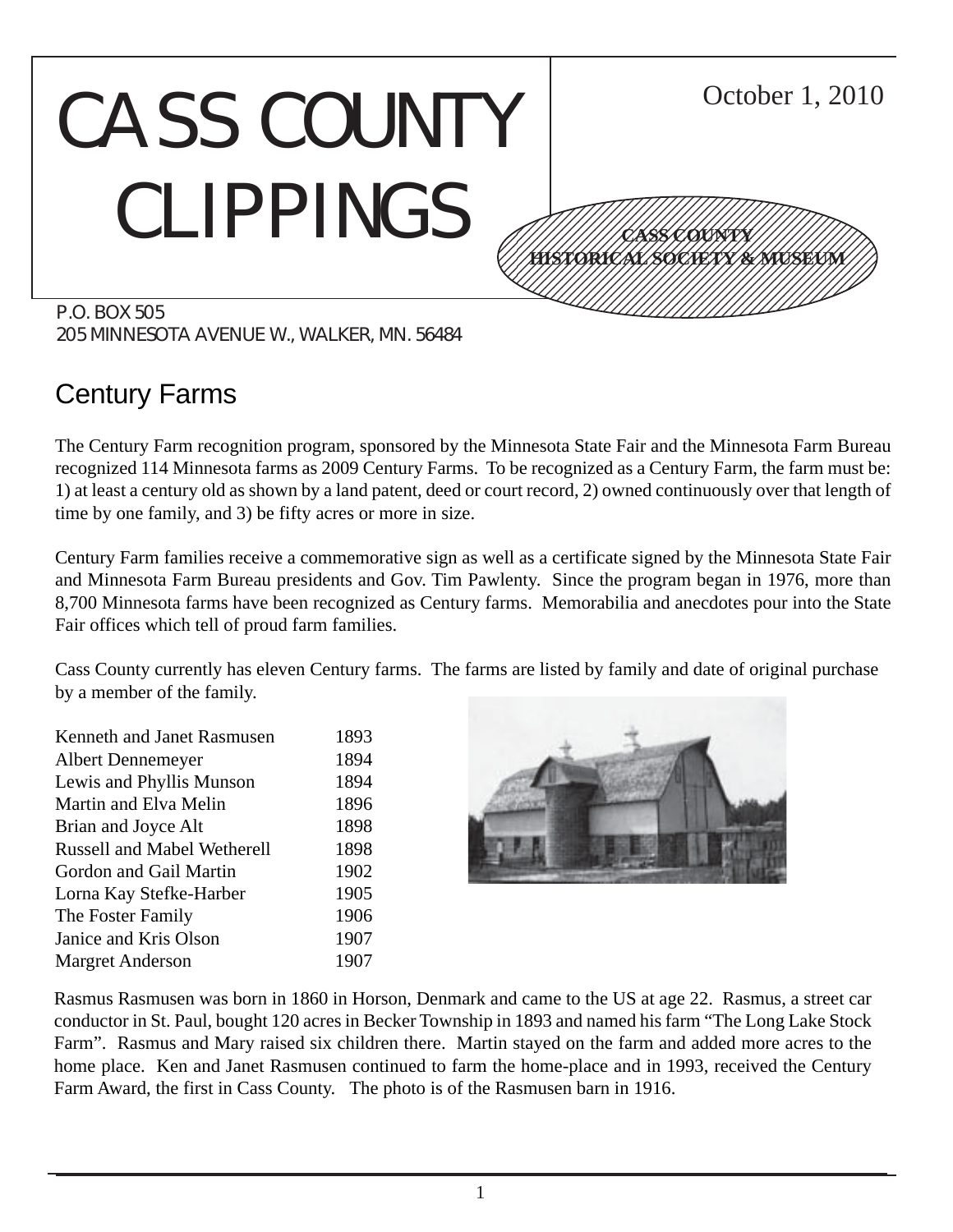# **History Walk**

The second annual History Walk took place on July 20th and on August 24th. This year's walk covered the historical development of Front Street from 1896- 1920. The walk started at 7:00 p.m. from the Cass County Museum and explored Front Street history. Twenty-three people attended each event.

Have you ever checked out our website at www.casscountymuseum.org?

During the month of August, we had 828 visits to the website from 764 unique visitors. In addition to an updated obituary file, we have lists of county information such as past postmasters, early county divorces, box holders at Ah-Gwah-Ching, and a list of the family histories in the Longville Centennial History book. Also available are the first fifteen pages of the History of Federal Dam. Our current newsletter as well as past issues of Cass County Clippings since July of 2000 are archived on the site. We have a list of publications, resources, and some photos. If you haven't taken time to check out the site, try us out this winter.

# **STATE FAIR TROPHIES WON BY CASS COUNTY**

Within the county museum are two fine trophies won by the county at the State Fairs of the past. The first was won by Cass County for its agricultural exhibits in 1915, 1916, & 1917. Its detail can best be viewed and admired by a personal visit to the museum.

The second was won in 1918 by the Walker Automobile Club. The inscription on the cup reads: *This Club Cup Was Presented By The Minnesota State Agricultural Society To The Minnesota State Automobile Association To Be Awarded To The A.A.A. Club Totaling The Largest Mileage In The 1918 State Fair Automobile Club Tour And Was Won By The Automobile Club Of Walker, Minnesota.*

The Walker Auto Club was formally organized in June 1915, with the assistance of members of the Akeley association who filled twenty-one autos and came up ninety strong to assist in the launching. The meeting was held at the opera house. Election of officers resulted as follows: President — Dr. F. L. Wilcox; V-Pres. – W. T. McKeown; Sec-Treas. – Fred Grindall. The Board of Governors consisted of Dr. LaDue, Tom Barker, Owen Morical and Odin Naustvold. The organization started out with a membership of twelve charter members.

In 1917, the officers were Dr. Wilcox, Gust Kulander, W. T. McKeown, and Austin O. Sarff. The Board of Governors consisted of R. F. Ross, Mack Kennedy, Thomas Hammond, Odin Naustvold, and W. H. Allen. Three of the members passed away during 1917: Frank B. Davis, Farley A. Dare, and George E. Crow.

The Auto Club was a very active touring and social organization in the early 1920's. Anyone who had an automobile belonged. The Sunday tours in

#### **Cass County Historical Society Board of Directors**

Dan Eikenberry, Pres. Lois Orton, V-Pres Karen Keener Elsie Nelson Sue Eikenberry Don Beadle Martha Winter Alexis Hadrava - Treasurer

#### **Cass County Research Center**

The research center is staffed by the Cass County Historical Society at the Cass County Museum in Walker. Through the winter, research help is available by appointment. The research library, obituary indexes, newspaper microfilm, and other archival materials are accessible for a \$10 research fee for nonmembers.

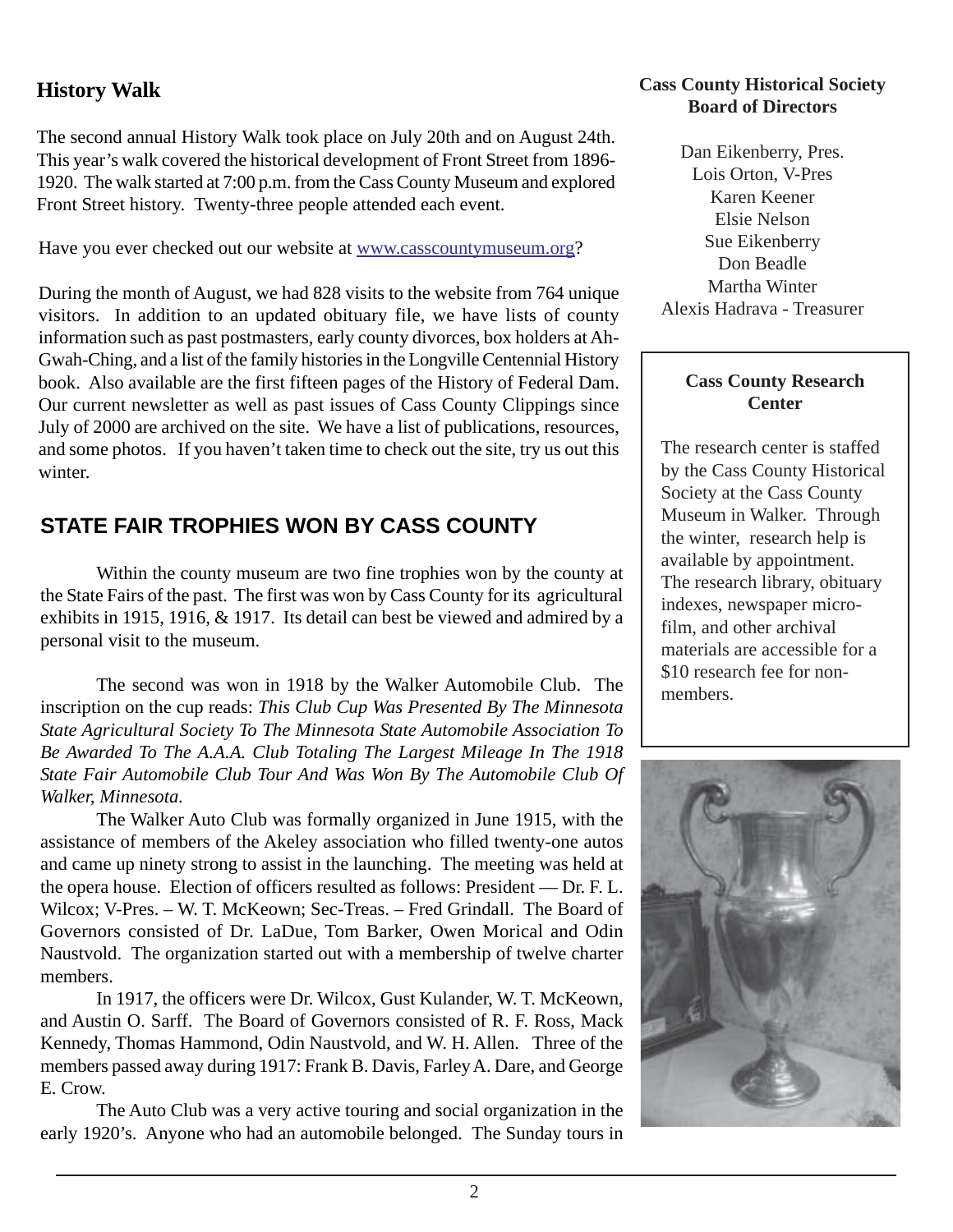summer were fabulous! All the way to Breezy Point at Pequot Lakes, Nan-A-Ba-Shu Lodge in Cass Lake, to Itasca State Park, and the annual big trip – to Bemidji. These were round trip tours that were completed in one day.

There were terrific picnic lunches at the turn-around point. Lunch generally was delayed by the late arrivals. Although the cars could go 40 miles an hour, they were often delayed by items such as horseshoe nails and other sharp objects puncturing the tires. Flat tires were fixed on the road. Tire and other repair facilities were in the towns only.

Close order driving was done when a sudden big rainstorm came up. Bridges over streams or low places were a rip-rap contraption made up of two logs spanned by trimmed saplings, or a small brush pile. If a car got bogged down in mud or water, there was plenty of pulling and pushing power needed to get back on high ground.

Basically there was no car driving in the winter. However, the social calendar of the Auto Club kept

the members hopping throughout the Off-Season. During the winter the doctors tried hanging on to the modern conveyance, but only succeeded to a point. In those days of "house calls," the doctors often started out in their cars, but out in the country, that usually meant going to the end of the track into a farm yard and finishing the call by sleigh.

> <u>Pour presence is requested ut n</u> Hallowe'en Party giben at the Malker Auto Club Rooms

nineteen hundred and twenty eight o'clock

**Mastesses** 

Photos: Both trophies are on display at the museum. The photo at the bottom of the page is a portion of a larger photo of the 1918 Auto Club and is displayed near the trophy in the transportation section of the museum.







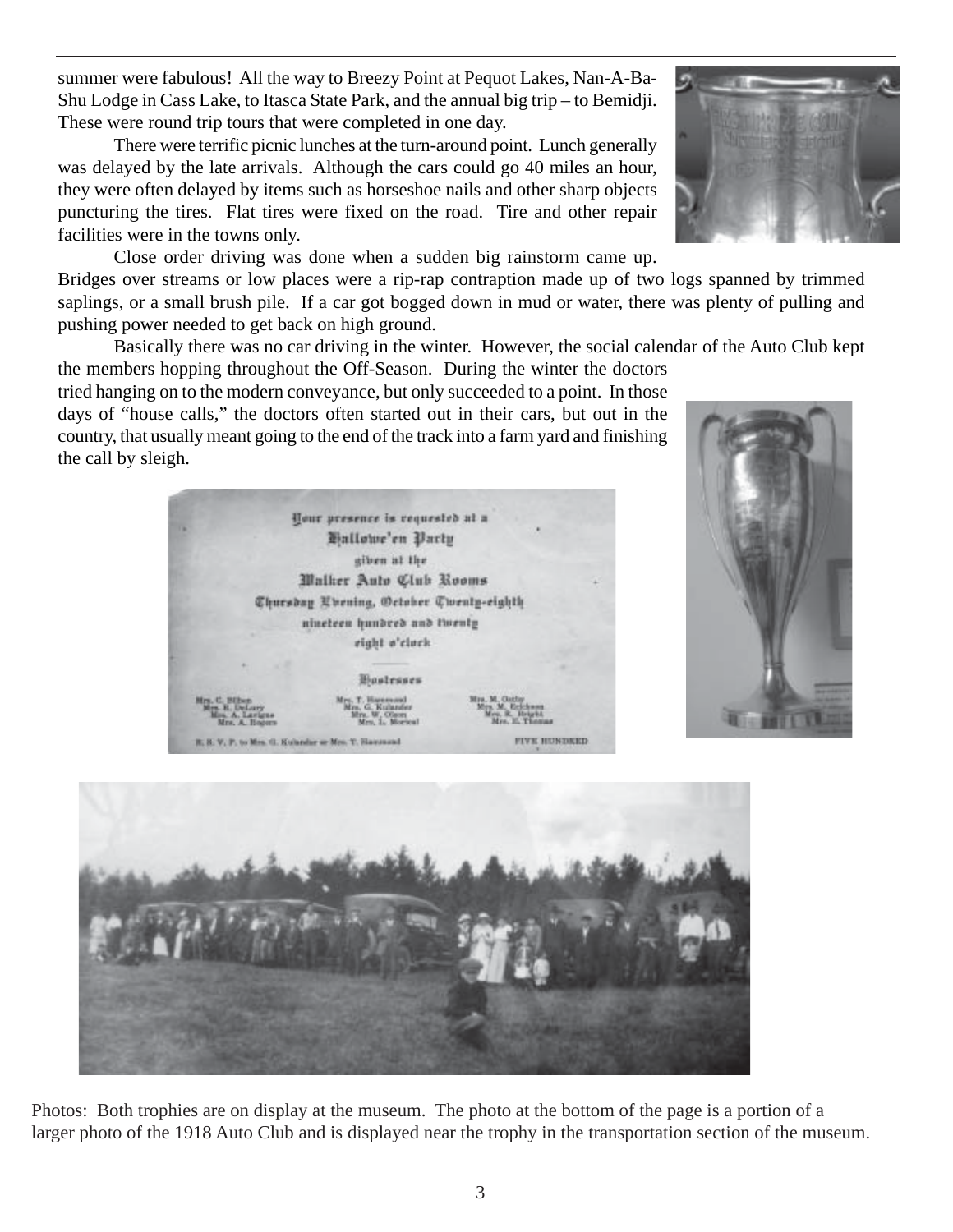# Harrowing Experience

# **Lost in the Forest - 1907**

Hopelessly lost, Miss Nellie O'Dowd, the 19-year-old teacher of District No. 2 in Gould township, wandered twenty-five miles through the wildest part of Cass County, in constant danger of losing her life in the swamps or through attacks by wild beasts. Her friends had no reason to believe her lost, and she was saved only by happening to find the shack of a homesteader who took her to better shelter. Later she was borne five miles on a stretcher. She has been laid up for a week as the result of her experience, but will reopen her school Monday morning. Miss O'Dowd had planned to accompany a Miss Nelson to a party at the home of Charles Armbrust, and a little before 2 o'clock in the afternoon she called at the Nelson home but found her friend unable to go. However, she decided to make the trip alone after Miss Nelson told her how to reach the Armbrust place, and she started to follow the trail through the woods. Miss O'Dowd had no difficulty for some time, but the way became indistinct, and she hurried along to pass the place. Suddenly, she found that the trail had entirely disappeared. She retraced her steps but could not find it again, and with a constantly increasing fear, she hurried forward in what she believed to be the right direction. After almost running for some time, she did not know how long, she realized that she had lost her way completely, but the nervous strain which she was under impelled her to keep moving, though she had no idea where she was going. The part of the county that she was traversing is one of the wildest sections in Northern Minnesota, and she knew the dangers of being out in the woods all night. The region is cut up by swamps, besides being the home of nearly every kind of wild thing native to the state. As it got toward evening, the thickness of the woods increased and she stumbled about, doing her best to keep in one direction, though she had no idea where her course would lead her.

At 7 o'clock, she came upon the home of Lars Nelson, a bachelor homesteader in the Bear River country, twenty-five miles from the house from which she had started at 2 o'clock in the afternoon. The man hitched up his team and took her to the home of Mr. Wyereneman, who occupies a homestead about five miles away with his family. Miss O'Dowd's friends in her home district supposed that she had stayed with Miss Nelson, and the latter thought the teacher had gone to the party, so none felt any anxiety about her. The first that was known of her having been lost was on the following morning when they met and compared notes. A search was begun at once, the men scouring the woods in the vicinity in which Miss O'Dowd had started out. During the afternoon, word was received that she was at the Wyereneman homestead, and a party with a team went after her. When they had got within five miles of the homestead, it was found that the team could be taken no further on account of the swamps and rivers, and several of the younger men walked to the homestead and brought the girl back on a stretcher, as she was unable to help herself on the journey. She was taken back to her boarding place in the township of Gould. Miss O'Dowd was prostrated for a day after returning home, but she has practically recovered from the shock and exposure. Those who know the woods best cannot understand how the girl could travel twenty-five miles in that region in the five hours between the time she left Miss Nelson's home and that at which she arrived at the lonely homestead. (*Cass Lake Voice*, May 4, 1907)

Nellie O'Dowd continued teaching. In 1910, she was a teacher at Wolford in Pierce County, North Dakota.

\*\*\*\*\*\*\*\*\*\*\*\*\*\*\*\*\*\*\*\*\*\*\*\*\*\*\*\*\*\*\*\*\*\*\*\*\*\*\*\*\*\*\*\*\*\*\*\*\*\*\*\*\*\*\*\*\*\*\*\*\*\*\*\*\*\*\*\*\*\*\*\*\*\*\*\*\*\*\*\*\*\*\*\*\*\*\*\*\*\*\*

# **MARY ADELAINE HEATH LIVED 100+ YEARS**

One of Cass County's residents who achieved the status of a centigenarian was Addie Heath near Jenkins. Mary Adelaide Heath was born in 1857 just as war clouds were gathering. She married Rufus Heath on March 22, 1876. One of the annoyances experienced by the Heath family back in 1901 and later was the fording of the River with their team and wagon for their shopping trips into Pine River. She recalled that so many times the river was full of logs, and they had to tie up their team, wade the river and walk the five miles to town. She was an expert midwife. For a half century, she assisted in bringing children into the world, usually with no doctor present. Addie Heath died on March 12, 1959, just short of her 102<sup>nd</sup> birthday. She is buried at Norwood Cemetery south of Pine River near the farm of her son Merle Heath.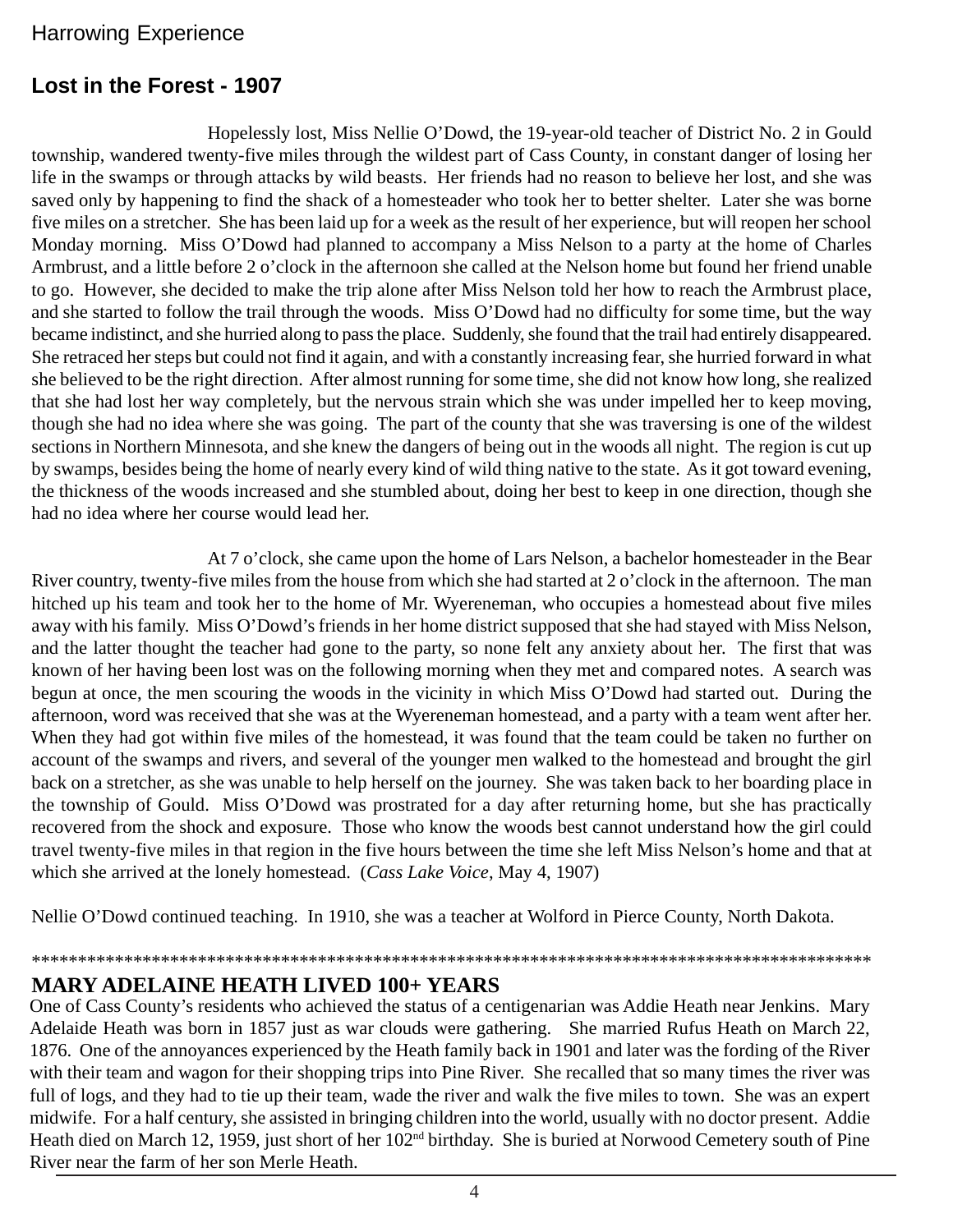# **Blueberry pie**

The Ojibwe language is one of the most interesting languages that can be studied, and the more that it is studied, the more respect one has for it. The language is very melodic and descriptive. The word for blueberry pie in Ojibwe is *Bah-tay-me-nebash-ke-me-ah-see-gun-e-bah-quay-zhe-gun*, and is the longest word known in Ojibwe. "*Bah-tay*" in Ojibwe means dried, or in other words, picked off the bush. To make a pie, the berries must be picked. The word "*me-ne"* means blueberry and *bash-ke-me-nah-see-gun* means that the berries have been cooked, have broken open and have been made into sauce. The word "*bah-quay-she-gun*" is the word used for flour, cake or pie. It literally means "a piece cut off," as the Indian knew nothing about pie, cake or bread until the white man introduced it to him and then it was cut off and given to him. Now putting the phrases all together we have *Bah-tay-me-nebash-ke-me-ah-see-gun-e-bah-quay-zhe-gun*, or blueberries picked off the bush, cooked until they have broken open and formed a sauce and put between a crust

> made with flour, a very simple word, self-explanatory, a recipe and a history all in one. (Cass Lake Times, Sept 22, 1927)





Above: Birchbark container for gathering blueberries. This was fastened at the waist so that the gatherer could use both hands to pick blueberries. This is part of the birchbark collection at the Cass County Museum and was made by Isabelle Marshall.

\*\*\*\*\*\*\*\*\*\*\*\*\*\*\*\*\*\*\*\*\*\*\*\*\*\*\*\*\*\*\*\*\*\*\*\*\*\*\*\*\*\*\*\*\*\*\*\*\*\*\*\*\*\*\*\*\*\*\*\*\*\*\*\*\*\*\*\*\*\*\*\*\*\*\*\*\*\*\*\*\*\*\*\*\*\*\*\*\*\*

Left: One of the magnificent pieces of Ojibwe beadwork at the Cass County museum which includes the blueberry in its design.

#### **George McGinn, Pioneer Logger Remembered**

George McGinn was born at Coe Hills, Ontario, on October 26, 1869 to Sarah and John McGinn. He came to the United States in 1887, living first at Rochester, N.Y. After working on the construction of the Erie Canal, he moved to North Dakota and worked in the harvest fields there. Turning to woods work, he followed the timber drives from North Dakota to Remer, eventually settling and working in the Walker area in 1896. He served two days and nights as a sentry in the fall of 1898, when the 3rd Infantry was headquartered at Walker during the Battle of Sugar Point.

On October 16, 1932, he married Elizabeth McNeil at Remer. His work in the Walker area included a talented hand at building the original M  $&$  I depot. He revisited the depot sixty-one years later to witness its surrender and dismantling in favor of a new N. P. building.

He was known as a spinner of tall tales, particularly during the annual Christmas party held for the older guests at Aunt Mary's. He died at Aunt Mary's Rest Home at Walker, Feb 20, 1956. Old friends who served as pallbearers were Donald Johns, Everett Knight, I. W. Sanborn, Floyd Raines, and Del Amstrong, all of Remer, and Sheriff F. B. Simpson of Walker.